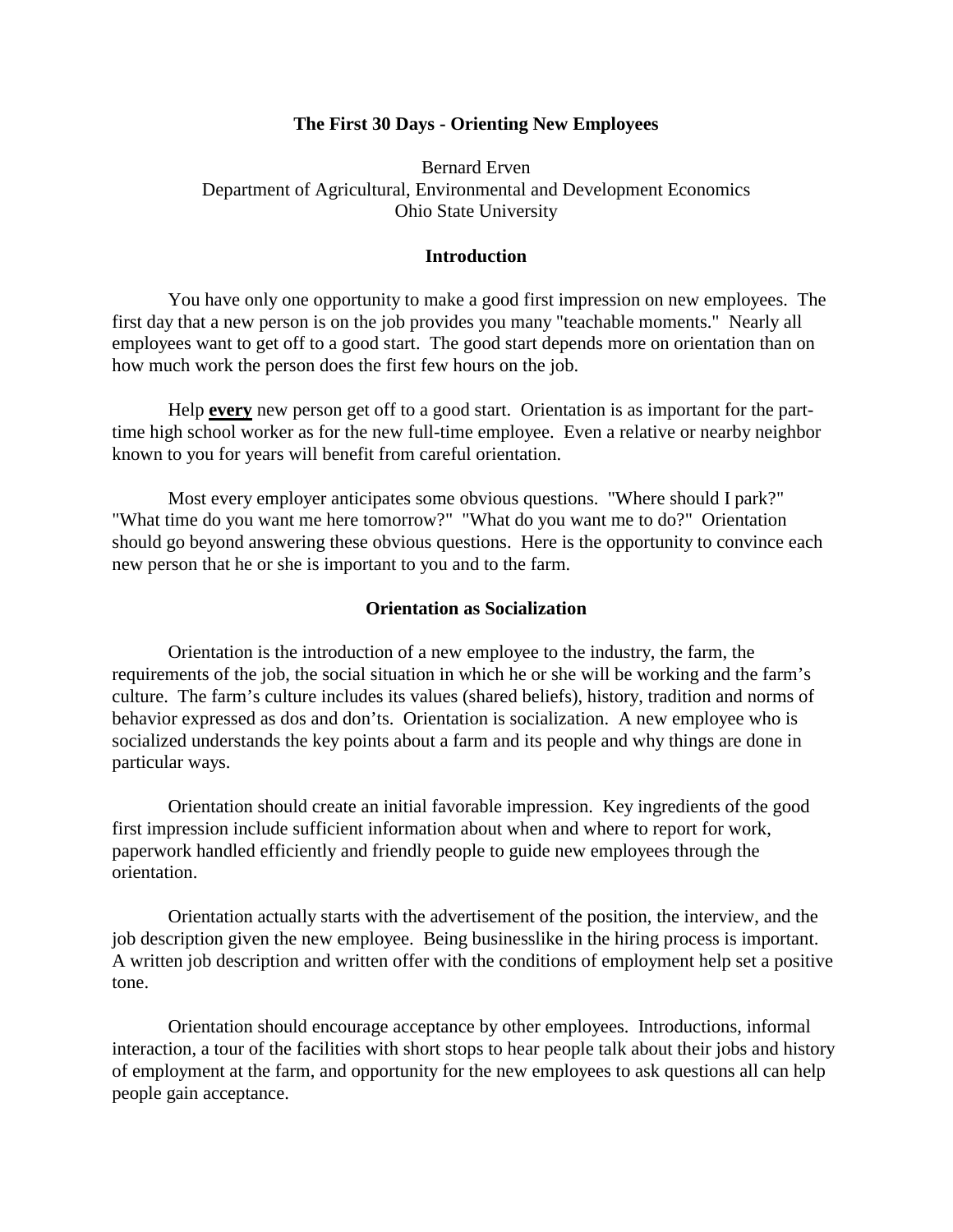# **Planning the Orientation**

After a person is hired and before the first day of work, you need to decide:

- 1. Who will be in charge of orienting the new person?
- 2. What will be the content of the orientation?
- 3. How will the orientation mesh with job training?

 Charge one person with planning and conducting the orientation. Other people, including employees, can be involved even though responsibility rests with one person. Orientation should lead smoothly to the start of job training.

 The person responsible for orientation should receive training and guidance from the top managers at the farm. Dumping orientation on an already overworked person with instructions to "show our new person around" rarely leads to accomplishment of orientation goals.

# **Content of Orientation**

 The specific content of the orientation depends on the size and complexity of the farm. Following is a list of items for you to consider in planning the details of your orientation program:

- 1. Farm Characteristics
	- 1. History of the farm
	- 2. Mission statement and goals for the farm
	- 3. Management team
	- 4. Layout of facilities, buildings and land
	- **5.** Overview of what the farm produces and production processes
	- **6.** Key characteristics of the industry
	- **7.** Farm's culture
	- **8.** Role of employees

Note  $\rightarrow$  The owner of the business and the new employee's immediate supervisor handling these topics together can make a lasting positive impression.

- 2. Personnel Policies
	- 1. Policies and rules about such things as attendance, breaks, scheduling work, use of equipment and tools, and courtesy to other employees
	- 2. Probationary period
	- 3. Disciplinary practices
	- 4. Safety procedures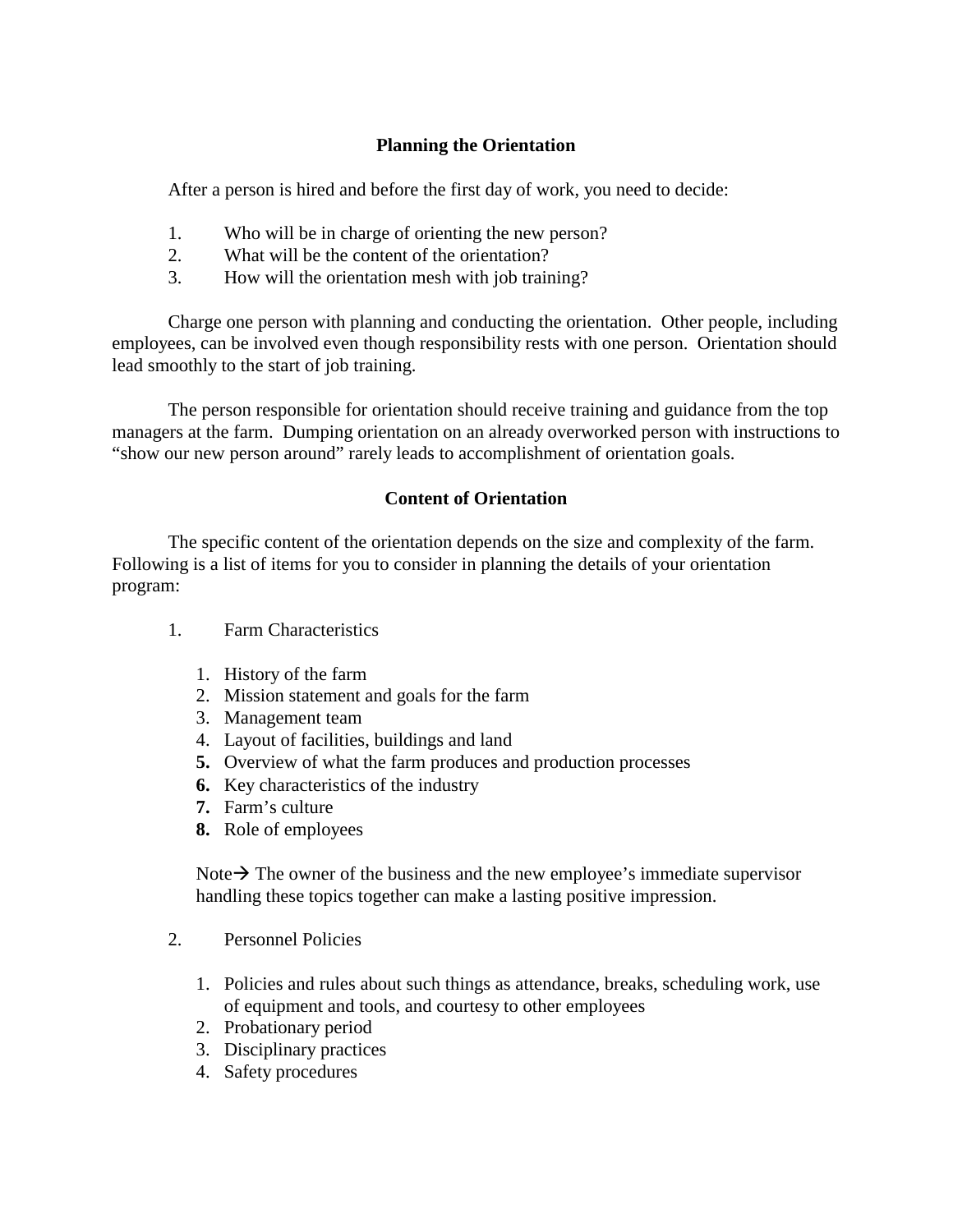Note  $\rightarrow$  An employee handbook can cover many of these points. Employees can be asked to read the handbook and to discuss later with their immediate supervisor any questions they may have.

- 3. Compensation and Benefits
	- 1. Pay and paydays
	- 2. Vacation amount and scheduling
	- 3. Sick leave
	- 4. Insurance benefits
	- 5. Retirement program

Note $\rightarrow$ The details of some of these benefits are best left for discussion at a later date.

- 4. Introductions
	- 1. To owner/operator
	- 2. To supervisor
	- 3. To coworkers
	- 4. To people who often visit the farm, e.g., neighbors, service people, close relatives, veterinarian
- 5. Job Duties
	- 1. Where the work will be done
	- 2. Specific tasks
	- 3. Safety first principles and the importance of safety equipment
	- 4. Relationship of the job to other work on the farm

# **Orientation Tips**

- 1. Have a detailed orientation plan, stick to the planned content, and start and end on time.
- 2. Put the new employee at ease before jumping into the heavy parts of the orientation.
- 3. Include the owner or one of the top managers of the farm to help impress on new employees that they are important to the business.
- 4. Encourage questions.
- 5. Keep first-day paperwork to a minimum. Postpone as much of the paperwork as possible until late in the first week of employment. A bored "paperwork sergeant" shoving pages and pages of forms at a new employee hardly creates a positive first impression of your